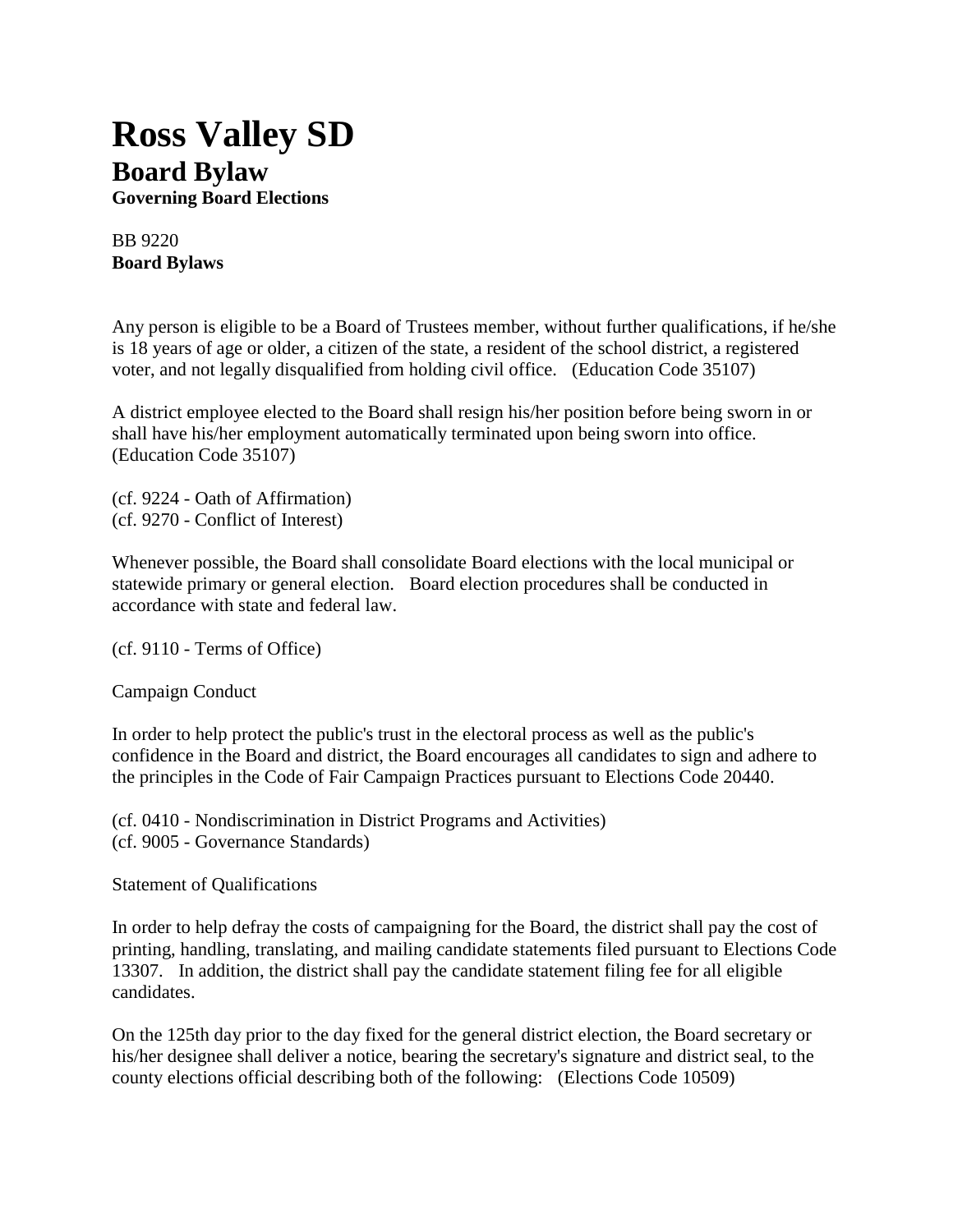1. The elective offices of the district to be filled at the general election and which offices, if any, are for the balance of an unexpired term

2. Whether the district or the candidate is to pay for the publication of a statement of qualifications pursuant to Elections Code 13307

(cf. 9223 - Filling Vacancies)

Candidate statements shall be limited to no more than 200 words. (Elections Code 13307)

Tie Votes in Board Member Elections

After an election for which the Board has decided to resolve a tie with a runoff election, the Board shall schedule the runoff election in accordance with law. (Education Code 5016)

Whenever a tie makes it impossible to determine which of two or more candidates has been elected to the Board, the Board shall immediately notify the candidates who received the tie votes of the time and place where the candidates or their representatives should appear before the Board. The Board at that time shall determine the winner by lot. (Education Code 5016)

Legal Reference: EDUCATION CODE 1006 Qualifications for holding office, county board of education 5000-5033 Elections 5220-5231 Elections 5300-5304 General provisions (conduct of elections) 5320-5329 Order and call of elections 5340-5345 Consolidation of elections 5360-5363 Election notice 5380 Compensation (of election officer) 5390 Qualifications of voters 5420-5426 Cost of elections 5440-5442 Miscellaneous provisions 7054 Use of district property 35107 Eligibility; school district employees 35177 Campaign expenditures or contributions 35239 Compensation of governing board member of districts with less than 70 ADA ELECTIONS CODE 1302 Local elections, school district election 2201 Grounds for cancellation 4000-4004 Elections conducted wholly by mail 10400-10418 Consolidation of elections 10509 Notice of election by secretary 10600-10604 School district elections